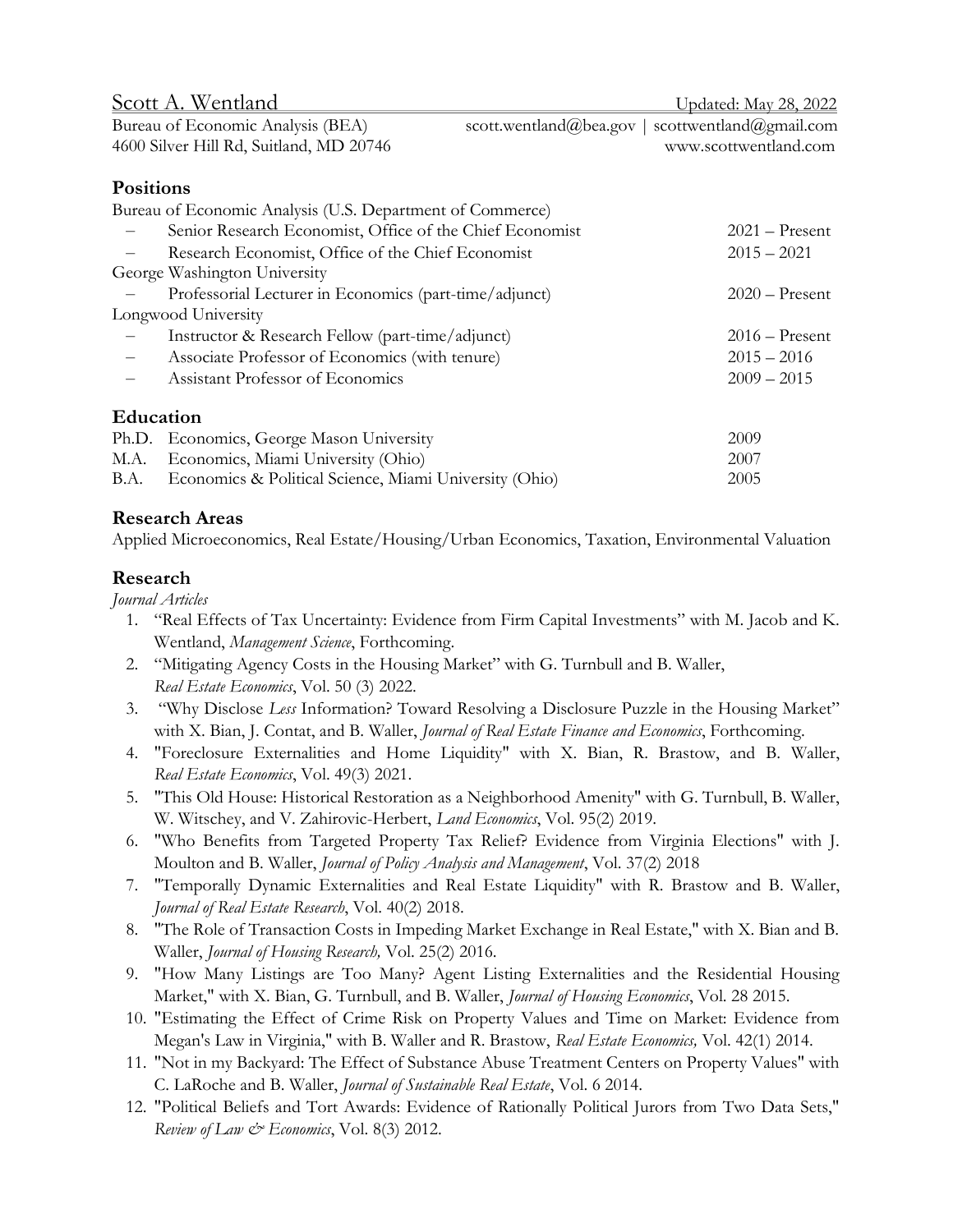Other Publications (Chapters, Special Issue Articles, Short Articles/Correspondence, Pedagogical Articles, etc.)

- 13. "Statistics: unify ecosystems valuation" with N. Brown, A. Femia, D. Fixler, O. Gravgård, S. Kaumanns, G. P. Oneto, S. Schürz, and F. Tubiello. Nature, 593 (341), 2021.
- 14. "Neighborhood Sorting Dynamics in Real Estate: Evidence from the Virginia Sex Offender Registry" with X. Bian, R. Brastow, M. Stoll, and B. Waller: Chapter 3 in Joshua Hall, Kerianne Lawson, and Jacob Shia (eds.), Measuring Amenities and Disamenties in the Housing Market: Applications of the Hedonic Model. Morgantown: Regional Research Institute, 2021.
- 15. "Accounting for Land in the U.S.: Integrating Physical Land Cover, Land Use, and Monetary Valuation" with Z. Ancona, K. Bagstad, J. Boyd, J. Hass, M. Gindelsky, J. Moulton. Ecosystem Services, Vol. 46, 2020.

- Special issue on natural capital and environmental economic accounting in the EU and US

16. "Integrating Physical and Economic Data into Experimental Water Accounts for the United States: Lessons and Opportunities" with K. Bagstad, Z. Ancona, J. Hass, P. Glynn, M. Vardon, and J. Fay. Ecosystem Services, Vol. 45, 2020.

- Special issue on natural capital and environmental economic accounting in the EU and US

- 17. "Valuing Housing Services in the Era of Big Data: A User Cost Approach Leveraging Zillow Microdata" with M. Gindelsky and J. Moulton. 2019 NBER-CRIW Volume on Big Data for 21st Century Economic Statistics.
- 18. "The Natural Capital Accounting Opportunity: Let's Really Do the Numbers," with J. Boyd, K. Bagstad, J.C. Ingram, C. Shapiro, J. Adkins, F. Casey, C. Duke, P. Glynn, E. Goldman, M Grasso, J. Hass, J. Johnson, G.M. Lange, J. Matuszak, A. Miller, K. Oleson, S. Posner, C. Rhodes, F. Soulard, M. Vardon, F. Villa, and B. Voigt, BioScience, Vol. 68(12) 2018.
- 19. "Marketing during a Recession: An Illustration of How Economic Principles Guide Marketing Approaches," with M. Marks and A. O'Connor, Journal for Economic Educators, 14 (1) 2014.

#### Working Papers (draft available online or upon request)

- 1. "For What It's Worth: Measuring Land Value in the Era of Big Data and Machine Learning" with G. Cornwall and J. Moulton
- 2. "It's the Smell: How Resolving Uncertainty about Local Disamenties Affects the Housing Market" G. Cornwall and J. Chen
- 3. "Toxic Assets: How the Housing Market Responds to Environmental Information Shocks" with N. Sanders and J. Moulton
- 4. "When Do Property Taxes Matter? Tax Salience and Heterogeneous Policy Effects" with J. Moulton, M. Gindelsky, and K. Wentland
- 5. "Monetary Policy and the Housing Market" with J. Moulton
- 6. "District Randomization and the Problem of Political Social Cost" with P. Stone
- 7. "Are There Company-Specific Advantages with Protecting Intellectual Property Rights?" with J. Huang and K. Wentland
- 8. "Accounting for Environmental Activity: Measuring Public Environmental Expenditures and the Environmental Goods and Services Sector in the U.S." with J. Hass, T. Highfill, D. Fixler, and K. Wentland
	- Accepted to NBER-CRIW's conference on "Measuring and Accounting for Environmental Public Goods: A National Accounts Perspective"
		- o Papers at this conference will be published as chapters in a corresponding 2023 NBER-CRIW volume

#### Works in Progress (data work/preliminary results in progress or completed, drafts underway)

- 1. "Returns to Homeownership and Inequality: Evidence from the First-Time Homebuyer Tax Credit" with M. Gindelsky, J. Moulton, and K. Wentland
- 2. "Segment Reporting Trade-Offs for Financial Reporting" with M. Cobabe, B. Johnson, and K. Wentland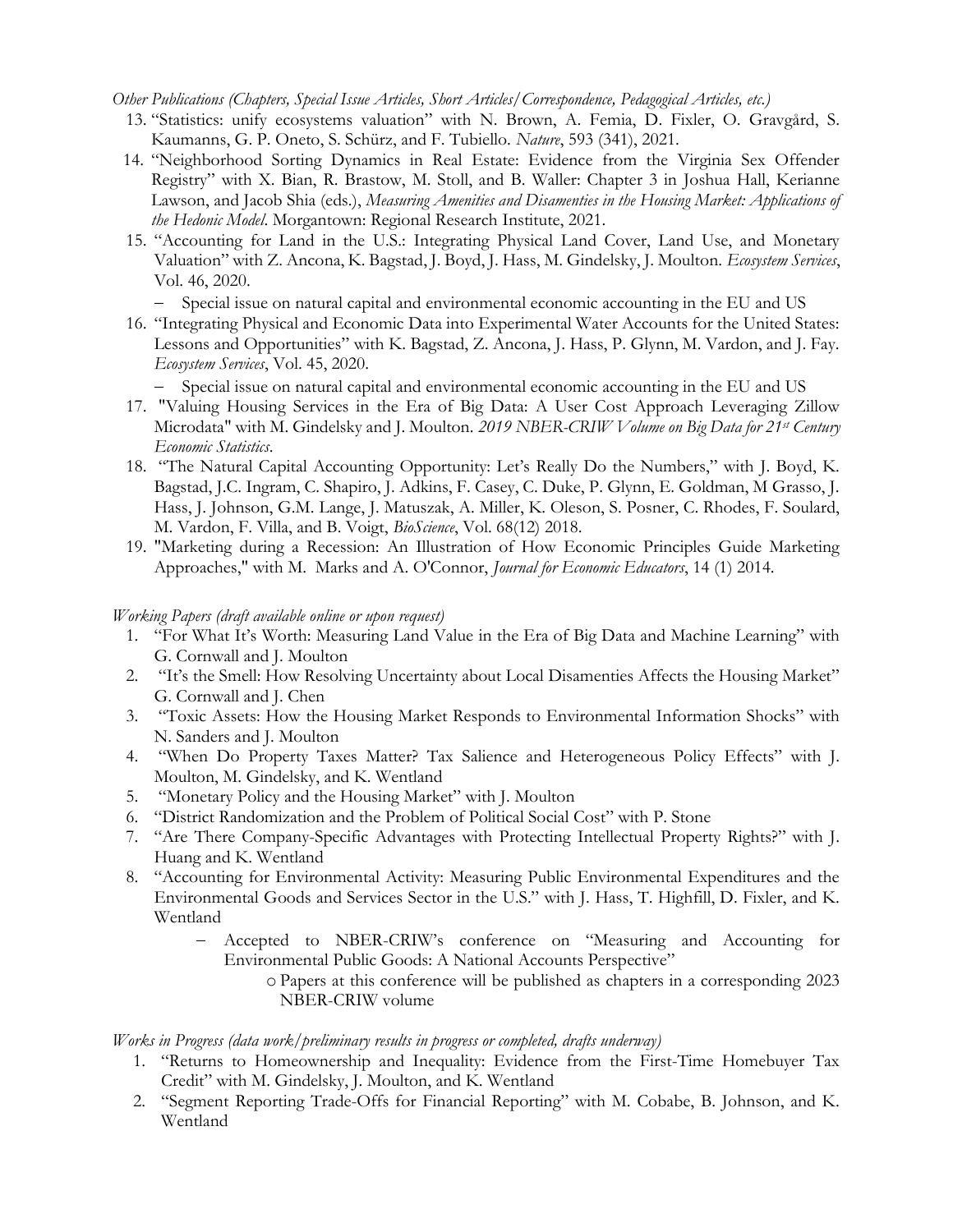- 3. "Let's Make a Deal: Local Business Incentives and Home Prices" with A. Bailey and J. Moulton
- 4. "Real Estate Markets in the Wake of Kelo: Empirical Evidence from Changes to Eminent Domain Law" with G. Cornwall, L. Krasnozhon, and J. Moulton
- 5. "Who Bought and Sold During the Great U.S. Housing Boom and Bust?" with M. Gindelsky and J. Moulton

## Teaching Experience

| Summary: Total number of (semester) course sections taught or co-taught:<br>Traditional face-to-face format:<br>$\circ$<br>Hybrid (indicated with ' below):<br>$\circ$                                                                                                                                                                                                                                                                                                                      | 87<br>39<br>10                                                                                                                                                                                                                                                                                                                                                                                                                                          |
|---------------------------------------------------------------------------------------------------------------------------------------------------------------------------------------------------------------------------------------------------------------------------------------------------------------------------------------------------------------------------------------------------------------------------------------------------------------------------------------------|---------------------------------------------------------------------------------------------------------------------------------------------------------------------------------------------------------------------------------------------------------------------------------------------------------------------------------------------------------------------------------------------------------------------------------------------------------|
| Fully online (indicated with " below):<br>$\circ$<br>George Washington University, Professorial Lecturer<br>Applied Microeconometrics (Master's level)                                                                                                                                                                                                                                                                                                                                      | 38<br>Spring 2020-                                                                                                                                                                                                                                                                                                                                                                                                                                      |
| Sp20, Sp21", Sp23 (scheduled)<br>Longwood University, Adjunct Instructor<br>Economics & Personal Finance* (Dual Enrollment Program with B. Waller)<br>Su16' Su17' Su18' Su19' Su20" Fa20" Su21" Su22"<br>$\circ$                                                                                                                                                                                                                                                                            | Summer 2016-                                                                                                                                                                                                                                                                                                                                                                                                                                            |
| Longwood University, Assistant/Associate Professor of Economics<br>Principles of Macroeconomics<br>$Sp10$ $Su10$ $Sp11$<br>$Su1$ "<br>$\circ$<br>Wi12" Sp12 Su12" Wi13"<br>Sp13 Su13" Wi14" Sp14"<br>Su14" Wi15" Sp15" Su15"<br>Fa15"<br>International Economics<br>$Fa09(2)$ Sp10(2) $Fa10(2)$<br>$\circ$<br>Sp11(2) Su11" Fa11 Fa11"<br>Wi12" Sp12 Sp12" Su12"<br>Fa12 Fa12" Wi13" Sp12<br>Sp12" Su13" Sp13 Fa13<br>Fa13" Fa14' Fa14" Wi14"<br>Sp14 Su14" Sp15 Wi15"<br>Su15" Fa15' Fa15" | $2009 - 2015$<br>Managerial Economics (MBA)<br>Fa11" Fa12" Fa13" Fa14" Fa15"<br>Law & Economics<br>Sp10, Sp12, Sp14'<br>Economic Development<br>Fa10, Sp13, Sp15<br>$\circ$<br>Principles of Microeconomics<br>Su11"<br>$\circ$<br>Economics of the European Union<br>Fa09<br>$\circ$<br>Economics of Southeast Asia*<br>Su10 (study abroad)<br>$\circ$<br>Personal Finance & Economics*<br>(Dual Enrollment Program)<br>Su13', Su14', Su15'<br>$\circ$ |
| ESC Clermont Graduate School of Management (France), Guest Lecturer<br>Topics in International Development, Trade, & Culture (1 credit – not totaled above)<br>Northern Virginia Community College (Alexandria), Adjunct Instructor<br>Principles of Microeconomics<br>$\circ$ Sp08<br>Principles of Macroeconomics<br>Sp09<br>$\circ$<br>George Mason University, Adjunct Instructor<br>Intermediate Macro Theory<br>$\circ$ Su09                                                          | Spring 2010<br>$2008 - 2009$<br>Survey of Economics<br>Sp09, Su09<br>$\circ$<br>$2008 - 2009$<br>International Economic Policy<br>Su08, Fa08(2), Sp09(2)<br>$\circ$                                                                                                                                                                                                                                                                                     |

Legend: Fa=Fall, Sp=Spring, Su=Summer, Wi=Winter/Spring Intersession ; \*=Co-Instructor/Team Taught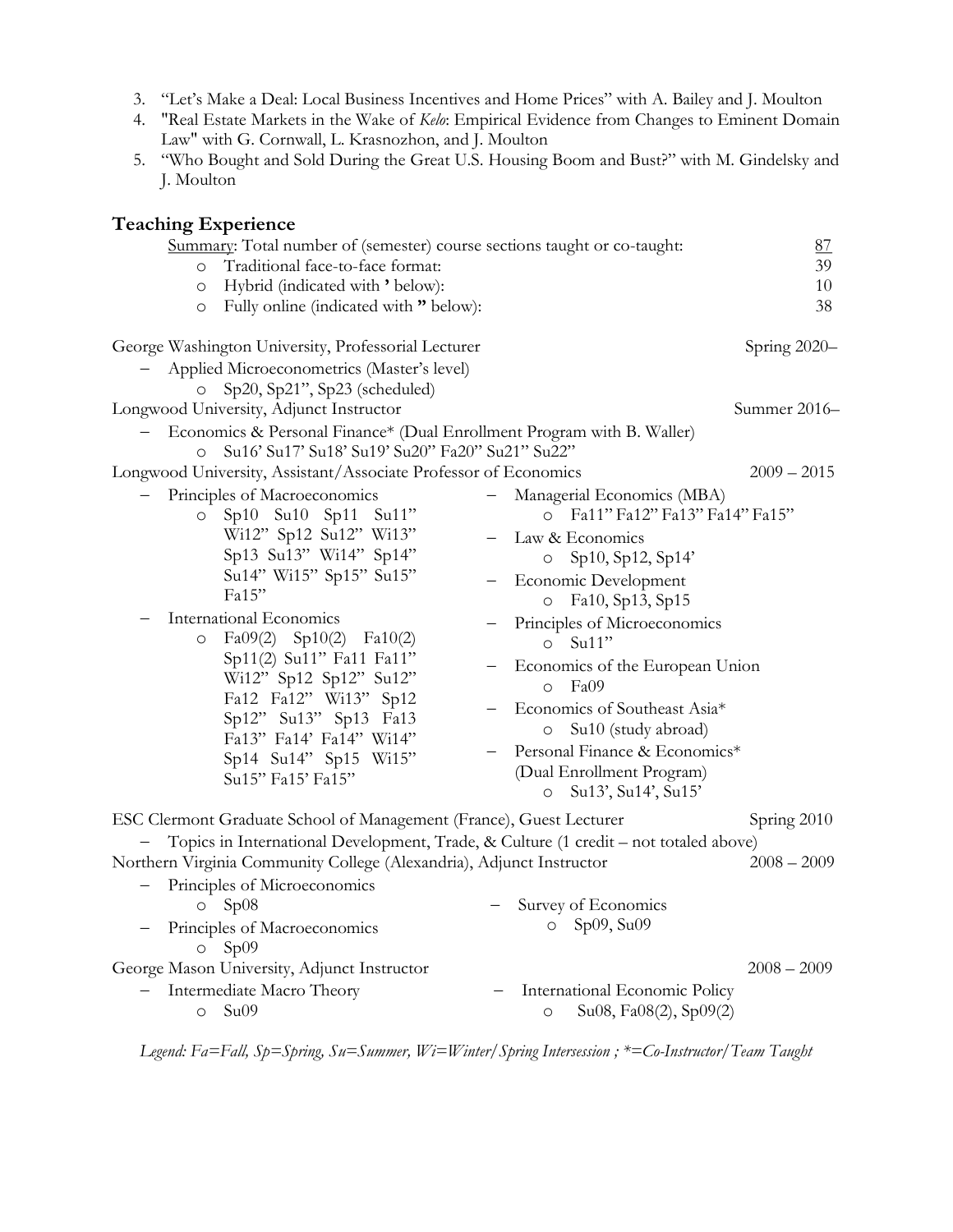# Press

Research featured in the following media outlets

- Wall Street Journal (3/27/2015)
- Inman Real Estate News  $(10/16/2013)$
- Philadelphia Weekly (10/16/2013)
- Virginia Gazette (10/21/2013)
- $-$  Viginian Pilot (10/6/2013)
- WTVR (CBS) Richmond (10/3/2013)
- $-$  MSN News  $(3/19/2013)$
- $-$  Huffington Post  $(3/18/2013)$

# Opinion/Editorial

- "Consider the State Salaries Database in Context," with Melanie Marks, Richmond Times-Dispatch, October 26, 2010

Quoted by the Richmond Times-Dispatch on economic issues

- "Not Hiring: Older, Educated Job Seekers" (9/1/14)
- "Mortgage-market overhaul proposed" (2/12/11)
- "Fed to buy \$600 billion more in Treasury bonds"  $(11/4/10)$
- "Congress to send small-business bill to Obama" (9/24/10)

### Podcasts

National Real Estate Forum w/ Adam Gower (Episodes 25 & 27)

### Awards

- Best Paper Award for "Innovative, Outside the Box" research, American Real Estate Society Annual Meeting, 2019
- Best Paper Award for "Real Estate Cycles" research, American Real Estate Society Annual Meeting, 2019
- Practitioner Research Award (Presented by CCIM), American Real Estate Society Annual Meeting, 2019 & 2017 & 2014
- Best Paper Award for "Real Estate Broker/Agency" research, American Real Estate Society Annual Meeting, 2016
- Best Paper Award for "Innovative, Outside the Box" research, American Real Estate Society Annual Meeting, 2014
- Best Paper Award for "Innovative, Outside the Box" research, American Real Estate Society Annual Meeting, 2013
- Longwood CBE Junior Faculty Scholar Award, 2012
- Best Paper Award for "Real Estate Broker/Agency" research, American Real Estate Society Annual Meeting, 2011
- Young Scholar Award, Association of Private Enterprise Education, 2010
- Fox Memorial Fellowship in Economics,  $2007 - 2008$ ,  $2008 - 2009$

# Service (Refereeing, Professional Organizations, University Committees, etc.)

Referee

 Real Estate Economics, Journal of Housing Economics, Journal of Real Estate Research, Journal of Housing Research, Criminal Justice Review, Justice Quarterly, Journal of Entrepreneurship and Public Policy, Drug and Alcohol Review, Housing Policy Debate

### Interagency Working Groups

- Policy Working Group for Natural Capital Accounting and Environmental-Economic Statistics o Led by the White House's Office of Science and Technology Policy (OSTP)
- Powell Center Natural Capital Accounting Working Group
	- o Led by the United States Geological Survey (USGS)
- Washington Post (10/19/2012)
- Wall Street Journal's Marketwatch  $(3/15/2013)$
- Boston Globe (12/2/2012)
- MSN.com (6/2011)
- Washington Examiner (7/19/10)
- Richmond Times-Dispatch (8/11/10)
- WSET (ABC) Lynchburg (11/29/10)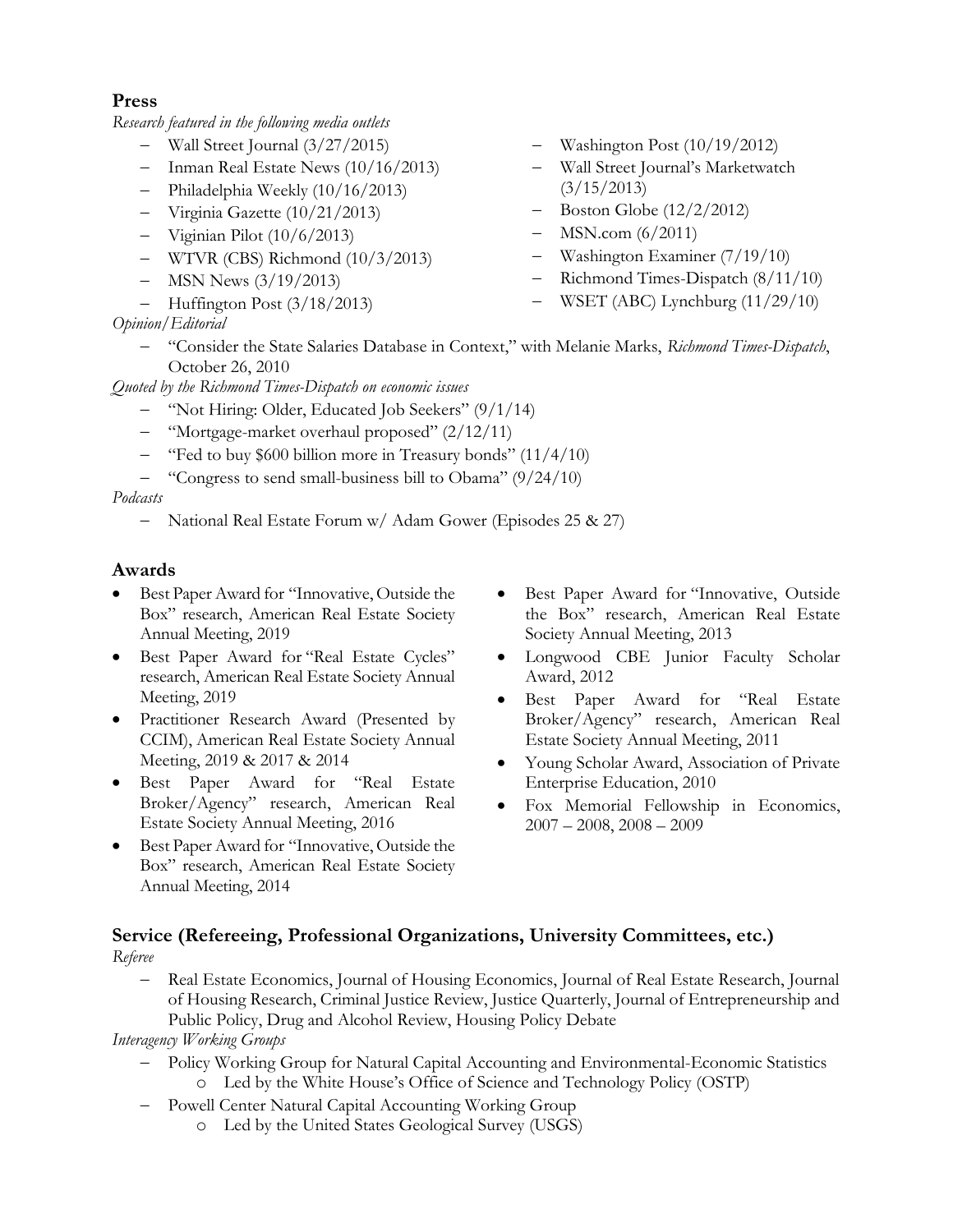#### Conference Organizing Committees

- 2023 Allied Social Sciences Association (ASSA) Society of Government Economists (SGE)
- Federal Committee on Statistical Methodology (FCSM) 2021 Research & Policy Conference
- Federal Committee on Statistical Methodology (FCSM) 2020 Research & Policy Conference

 Federal Committee on Statistical Methodology (FCSM) – 2019 Research & Policy Conference Professional Organization Service

- Society of Government Economists (SGE) Board Member

University Committees (Longwood University)

- Faculty Senate, 2015
- Senate Executive Committee (& President's Advisory Committee), 2015
- Committee on Educational Policy, 2012-2015
- Graduate Council, 2012-2015
- Adhoc Committee on Evaluation of Policy and Practices, 2012-2014
- American Democracy Project Committee, 2010-2014
- International Studies Minor Advisory Committee, 2010-2012
- Intercollegiate Athletic Council, 2014- 2015
- Graduate Awards Committee, 2012- 2015

College of Business & Economics Committees (Longwood University)

- Mission and Assessment Committee (for AACSB Accreditation), 2011-2015 (Chair)
- MBA Council, 2012-2015
- Curriculum Committee, 2013-2015
- Faculty Development and Intellectual Contributions Committee, 2014-2015
- Instructional Resources Committee, 2011-2012

#### Academic Presentations (Conferences and Seminars)<sup>+</sup>

"Accounting for Climate Change and Environmental Activity: Implementation Challenges in the U.S. and How Harmonization of ESG Reporting Could Help Create a New Set of National Accounts"

- 2021 International Monetary Fund (IMF) Statistical Forum: Measuring Climate Change, Online

"For What It's Worth: Measuring Land Value in the Era of Big Data and Machine Learning"

- 2022 University of Cambridge Department of Land Economy Seminar\*, Online
- 2022 ASSA/SGE Annual Meetings, Online\*
- 2021 Federal Committee on Statistical Methodology Annual Conference, Online
- 2021 North American Meeting of the Urban Economics Association, Online
- 2021 North American Meetings of the Regional Science Association, Online<sup>\*</sup>
- 2021 Carolina Region Empirical Economics Day, Online\*

"Valuing Housing Services in the Era of Big Data: A User Cost Approach Leveraging Zillow Microdata"

- 2019 NBER-CRIW Conference on Big Data for 21st Century Economic Statistics
- 2019 ASSA/SGE Annual Meetings. Atlanta, GA\*

 $\overline{a}$ 

- 2019 International Conference on Real Estate Statistics, Luxembourg
- 2019 American Real Estate Society Annual Meeting, Paradise Valley, AZ
- <sup>-</sup> 2019 *American Real Estate and Urban Economics Association National Meeting*, Washington DC
- 2019 Southern Regional Science Association Annual Meeting, Washington DC
- 2020 BLS/CNSTAT Panel on Improving Cost-of-Living Indexes and Consumer Inflation Statistics in the Digital Age, Online\*

 $^+$  This list is not exhaustive, as it may not include all presentations of co-authors for each paper listed. A  $*$  indicates that the paper was presented by a co-author.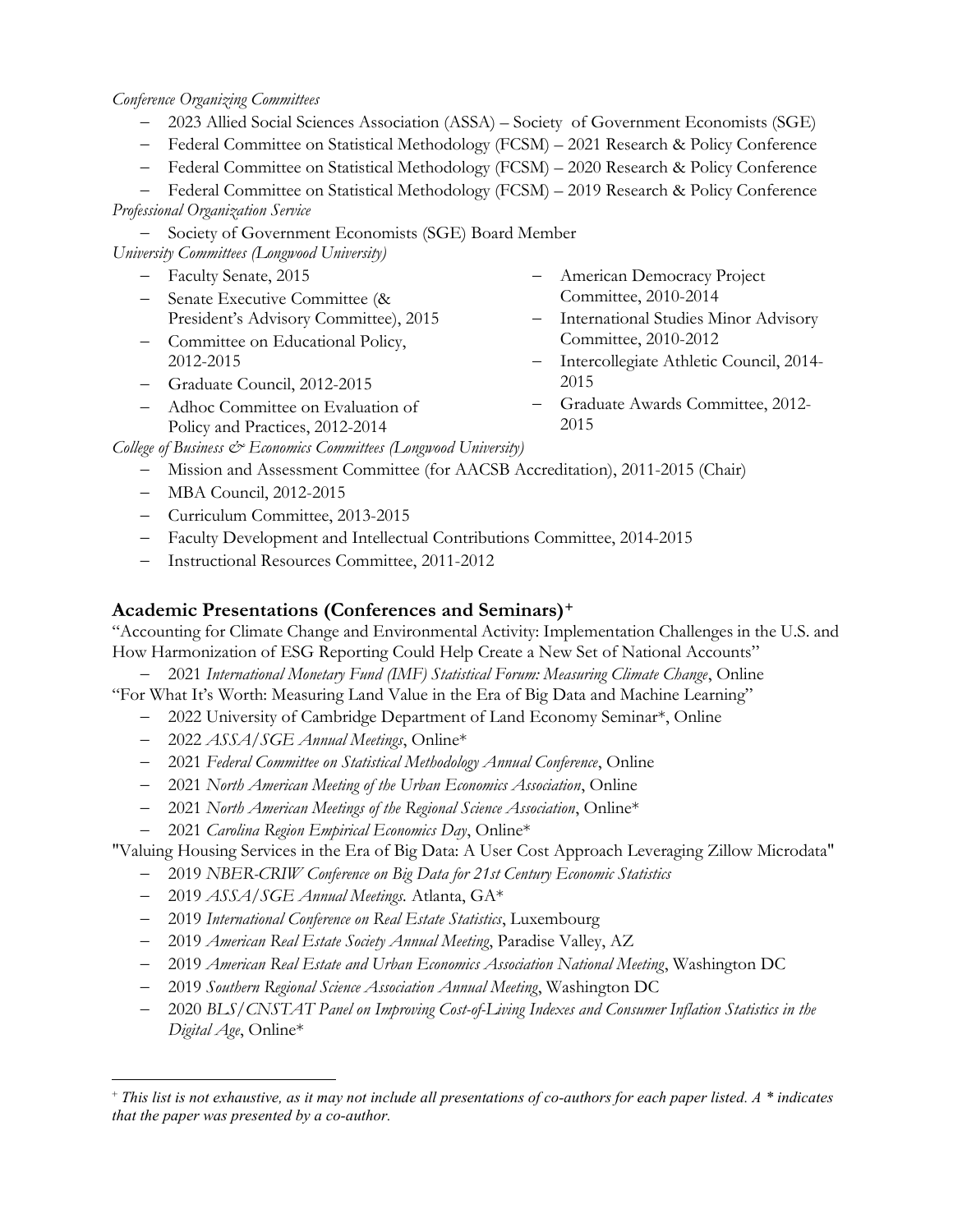"Monetary Policy and the Housing Market: Evidence from National Microdata"

- 2017 Southern Economic Association Annual Meeting, Tampa, FL
- 2018 ASSA/SGE Annual Meetings. Philadelphia
- 2018 American Real Estate Society Annual Meeting, Bonita Springs, FL
- 2018 AREUEA National Conference, Washington, DC
- 2018 Urban Economics Association, Columbia University, New York, NY
- 2018 Regional Economics Workshop at the Federal Reserve Bank of Richmond
- $-$  2018 SF Fed-UCLA Conference on Housing, Financial Markets, and Monetary Policy, San Francisco<sup>\*</sup>

"Mitigating Agency Costs in the Housing Market"

- Previous titles: "Licensure, Agency Costs, and Performance in the Real Estate Market: Evidence from Agent-owned Properties" & "Mitigating Agency Costs: Education or Incentives?"
- 2016 American Real Estate Society Annual Meeting. Denver, CO
- 2016 Regional Economics Workshop at the Federal Reserve Bank of Richmond
- 2016 University of North Carolina Policy Research Group. Chapel Hill, NC
- 2018 George Mason University Finance Seminar, Fairfax, VA
- 2019 Southern Economic Association Annual Meeting, Ft. Lauderdale, FL

 "Toxic Assets: How the Housing Market Responds to Environmental Information Shocks" with N. Sanders and J. Moulton

- 2018 Urban Economics Association, Columbia University, New York, NY
- 2018 Southern Economic Association Annual Meeting, Washington DC
- 2019 ASSA/AREUEA Annual Meetings. Atlanta, GA
- 2019 American Real Estate Society Annual Meeting, Paradise Valley, AZ

"Who Benefits from Targeted Property Tax Relief? Evidence from Virginia Elections"

- Previously titled: "Capitalization of Property Tax Relief into Home Prices: Evidence from Virginia Elections"
- 2014 Regional Economics Workshop at the Federal Reserve Bank of Richmond
- 2014 American Real Estate Society Annual Meeting. San Diego, CA
- $-$  2014 Southern Economic Association Annual Meeting in Atlanta,  $GA*$
- 2014 Richmond Association of Business Economists Meeting, Richmond Fed.
- 2014 North American Meetings of the Regional Science Association International in DC
- 2015 University of North Carolina-Charlotte Economics Seminar Series, Charlotte, NC
- 2015 AREUEA National Conference, Washington, DC
- 2016 AEA-ASSA Annual Meetings, San Francisco, CA
- 2016 George Washington University Microeconomics Seminar. Washington DC
- 2017 Realtor University Speaker Series. Washington, DC

"This Old House: Historical Restoration as a Neighborhood Amenity" (Previous title: "Investment Externalities in the Housing Market: Evidence from Historical Rehabilitative Tax Credits")

- 2017 ASSA/SGE Annual Meetings. Chicago, IL

"Why Disclose Less Information? Toward Resolving a Disclosure Puzzle in the Housing Market,"

- Previously titled: "Information Quality and Residential Real Estate Markets: Mistake or Market Manipulation?"
- 2015 American Real Estate Society Annual Meeting. Sanibel, FL
- 2016 Southern Economic Association Annual Meeting. Washington DC\*
- 2018 ASSA/AREUEA Annual Meeting. Philadelphia, PA\*
- 2020 FSU-UF-UCF Critical Issues in Real Estate Symposium (accepted/conference canceled)
- "Not in my Backyard: The Effect of Substance Abuse Treatment Centers on Property Values"
	- 2014 American Real Estate Society Annual Meeting. San Diego, CA